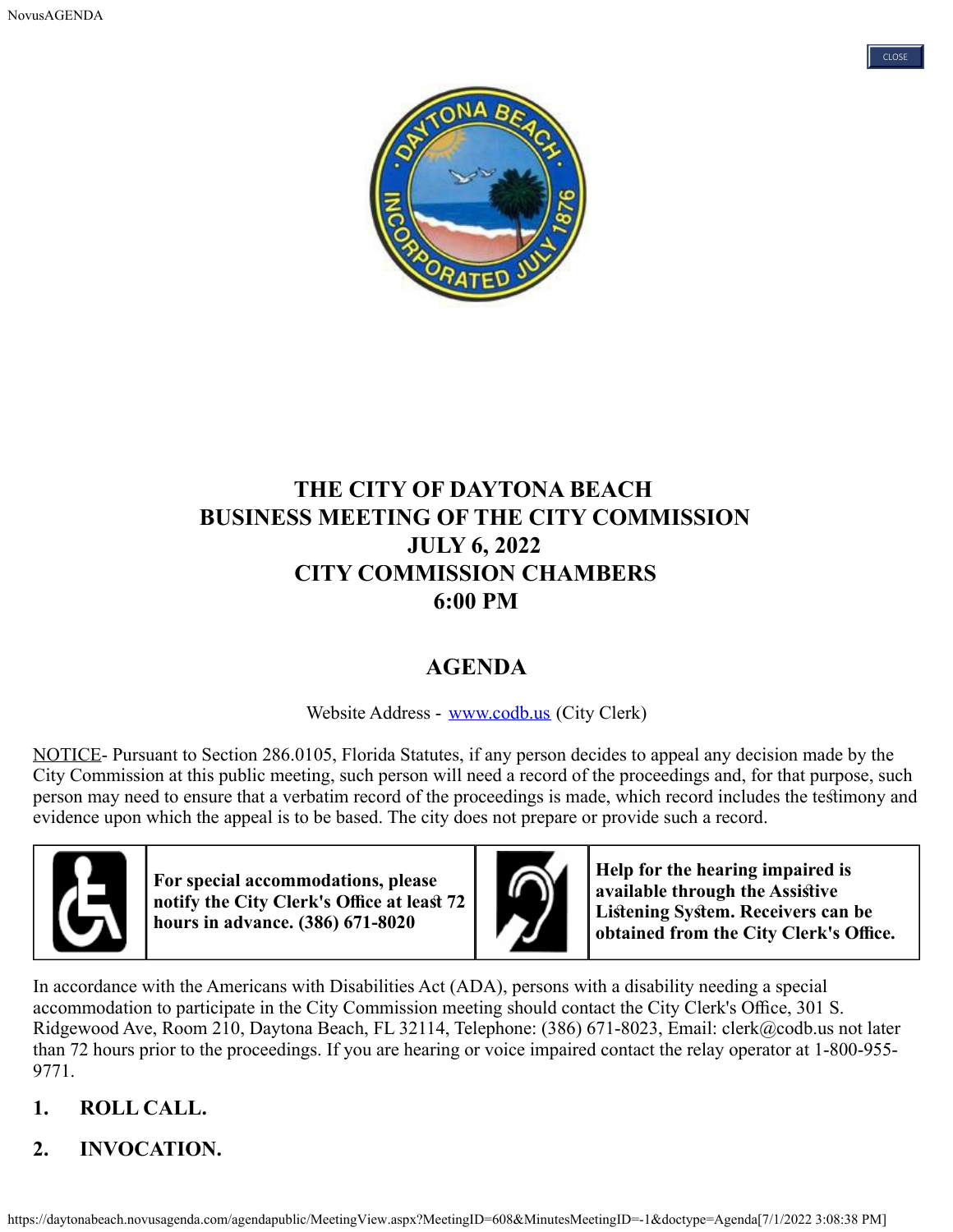# **AGENDA**

#### Website Address - [www.codb.us](http://www.codb.us/) (City Clerk)

NOTICE- Pursuant to Section 286.0105, Florida Statutes, if any person decides to appeal any decision made by the City Commission at this public meeting, such person will need a record of the proceedings and, for that purpose, such person may need to ensure that a verbatim record of the proceedings is made, which record includes the tesimony and evidence upon which the appeal is to be based. The city does not prepare or provide such a record.



**For special accommodations, please notify the City Clerk's Office at least 72 hours in advance. (386) 671-8020**



**Help for the hearing impaired is available through the Assisive Lisening Sysem. Receivers can be obtained from the City Clerk's Office.** 

In accordance with the Americans with Disabilities Act (ADA), persons with a disability needing a special accommodation to participate in the City Commission meeting should contact the City Clerk's Office, 301 S. Ridgewood Ave, Room 210, Daytona Beach, FL 32114, Telephone: (386) 671-8023, Email: clerk@codb.us not later than 72 hours prior to the proceedings. If you are hearing or voice impaired contact the relay operator at 1-800-955- 9771.

- **1. ROLL CALL.**
- **2. INVOCATION.**
- **3. PLEDGE OF ALLEGIANCE TO THE FLAG.**
- **4. APPROVAL OF MINUTES.**
	- **4.A.** [Approval of the Minutes](https://daytonabeach.novusagenda.com/agendapublic/CoverSheet.aspx?ItemID=12864&MeetingID=608)

Approval of the Minutes of the June 1, 2022 City Commission Meeting held at 301 S. Ridgewood Avenue, Daytona Beach, FL 32114.

# **5. AGENDA APPROVAL.**

*THOSE MATTERS INCLUDED UNDER THE CONSENT AGENDA ARE SELF-EXPLANATORY AND ARE NOT EXPECTED TO REQUIRE REVIEW OR DISCUSSION. ITEMS WILL BE ENACTED BY ONE MOTION. IF DISCUSSION IS DESIRED BY ANY MEMBER OF THE COMMISSION, THAT ITEM MUST BE REMOVED FROM THE CONSENT AGENDA AND CONSIDERED SEPARATELY.*

# **6. PRESENTATION.**

- **6.A.** [No Presentations.](https://daytonabeach.novusagenda.com/agendapublic/CoverSheet.aspx?ItemID=12867&MeetingID=608)
- **7. CITIZENS During this time Citizens have the opportunity to address the City Commission on any item on the Consent Agenda.**
- **8. CONSENT AGENDA.**

*PLEASE NOTE: ITEMS PULLED FROM THE CONSENT AGENDA MAY BE REMOVED FROM CONSIDERATION*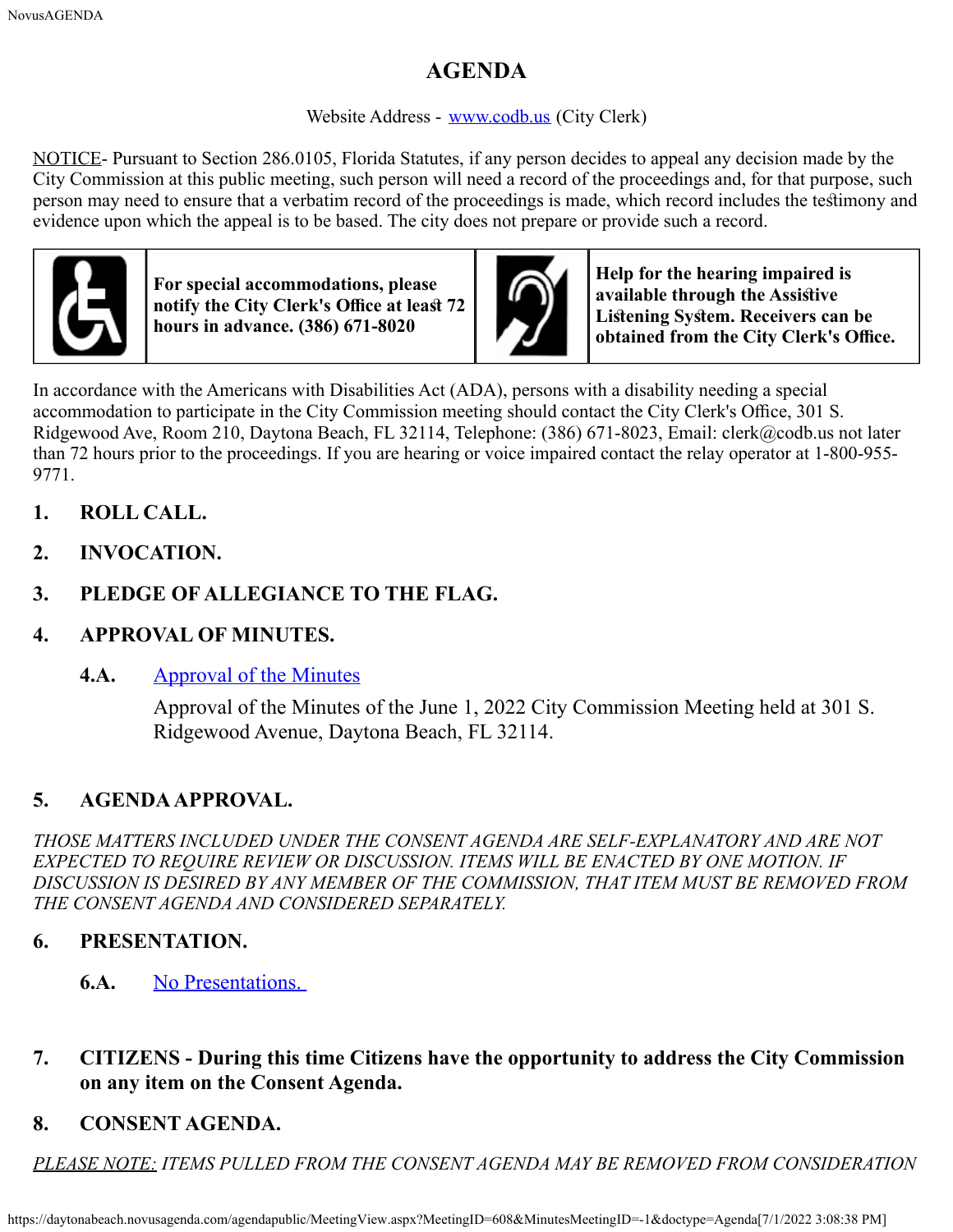*BY THE CITY COMMISSION AND CONTINUED FOR TWO (2) WEEKS UNTIL THE NEXT REGULARLY SCHEDULED CITY COMMISSION MEETING. (ONLY MEMBERS OF THE CITY COMMISSION MAY REMOVE ITEMS FROM THE AGENDA).*

**8.A.** City Manager's Office/ Redevelopment - City of Daytona Beach Employee Rental Housing [Program](https://daytonabeach.novusagenda.com/agendapublic/CoverSheet.aspx?ItemID=12907&MeetingID=608) [\(pp.17-31\)](https://daytonabeach.novusagenda.com/agendapublic/CoverSheet.aspx?ItemID=12907&MeetingID=608)

**Resolution** approving the City Employee Rental Housing Program to lease a duplex unit located at 146 & 148 South Grandview Avenue. The City has owned and leased the subject property beginning March, 2007. The units have been leased to City Employees. The proposed lease will be offered for a one  $(1)$  year term, with the option to renew for an additional year.

Recommendation: Redevelopment Director recommends adoption of the Resolution. Action: Adopt Resolution.

#### **8.B.** City Manager's Office - Limiting Large Trucks on Nation's Highway System - Resolution [of Support.](https://daytonabeach.novusagenda.com/agendapublic/CoverSheet.aspx?ItemID=12900&MeetingID=608) [\(pp.32-35\)](https://daytonabeach.novusagenda.com/agendapublic/CoverSheet.aspx?ItemID=12900&MeetingID=608)

**Resolution** supporting limiting larger trucks. The Coalition Against Bigger Trucks has approached the City of Daytona Beach with a request for supporting its nationwide initiative to restrict expansion of larger trucks on the nation's highway system. This initiative has the support of the National League of Cities. A suggested Resolution from the Coalition is attached for the City's consideration.

Recommendation: Deputy City Manager recommends adoption of the Resolution.

#### **8.C.** [Budget and Information Services Division - FY 2021/22 Third Quarter Budget](https://daytonabeach.novusagenda.com/agendapublic/CoverSheet.aspx?ItemID=12899&MeetingID=608) [Amendment](https://daytonabeach.novusagenda.com/agendapublic/CoverSheet.aspx?ItemID=12899&MeetingID=608) [\(pp.36-45\)](https://daytonabeach.novusagenda.com/agendapublic/CoverSheet.aspx?ItemID=12899&MeetingID=608)

**Resolution** amending Resolution No. 2021-301 (as previously amended), which adopted the FY 2021/22 budget, in order to increase revenues by \$9,493,283, operating expenditures by \$1,894,183, and transfers, capital, and debt service expenditures by \$7,599,100. This budget amendment increases revenues related to an insurance reimbursement, the receipt of Bike Week sponsorship funds, the receipt of a Prop Fair Share contribution, adjusments to the budget made by the Downtown Development Authority, and additional current year impact fee and trust fund revenues.

Recommendation: Information Services and Budget Director recommends adoption of the Resolution

#### **8.D.** Development & Administrative Services - Non-Ad Valorem Assessments for Collection of 2022 Demolition Costs [\(pp.46-50\)](https://daytonabeach.novusagenda.com/agendapublic/CoverSheet.aspx?ItemID=12866&MeetingID=608)

**Resolution** approving Non-Ad Valorem Assessments for collection of 2022 Demolition Costs pursuant to Resolution 18-414. The City of Daytona Beach intends to impose nonad valorem assessments against properties that received demolition services for collection of costs related to demolition of condemned structures. The purpose of the assessment is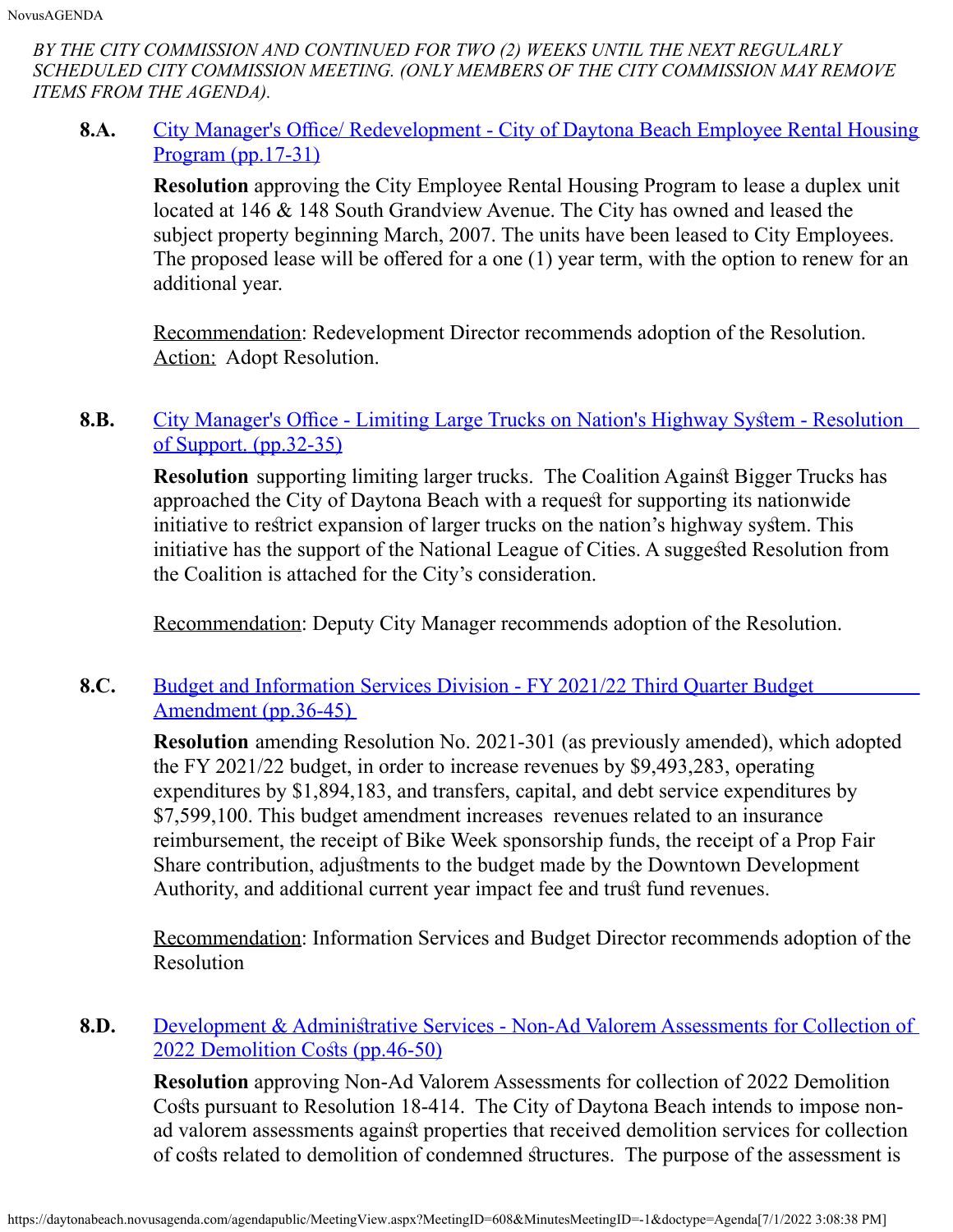to fund the City's services for demolition of condemned sructures as provided by law, within the City of Daytona Beach. The assessment will appear on the "non-ad valorem" portion of the annual tax notice for properties that received demolition services and will be provided by the Tax Collector of Volusia County. Failure to pay the assessment will cause a tax certificate to be issued against the affected property which may result in a loss of title to the property.

The properties are listed as follows:

541 Wallace St., 626 Fremont Ave., 821 George W. Engram Blvd., 611 Weber St., 553 Derbyshire Rd., 941 Lockhart St., 638 Aberdeen St., 224 San Juan Ave., 386 Jefferson St., 200 S. Beach St., 211 Michigan Ave.

Recommendation: The Deputy City Manager recommends adoption of the Resolution.

#### 8.E. [Public Works/Technical Services - AuMiller Pools LLC - Campbell Pool Resurfacing](https://daytonabeach.novusagenda.com/agendapublic/CoverSheet.aspx?ItemID=12889&MeetingID=608) [Contract](https://daytonabeach.novusagenda.com/agendapublic/CoverSheet.aspx?ItemID=12889&MeetingID=608) [\(pp.51-145\)](https://daytonabeach.novusagenda.com/agendapublic/CoverSheet.aspx?ItemID=12889&MeetingID=608)

**Resolution** to award the contract ITB 22403 to AuMiller Pools LLC, 2438 Summerfeld Rd., Winter Park, FL 32792 for the Campbell Pool Resurfacing in the amount of \$169,755. A request was made to the Public Works staff to perform an evaluation of the Campbell Aquatic Center pool surfaces following a report from the State of Florida Department of Health. The pools were marked in violation due to the pool fnishes. The surfaces of the Warmup pool and the Competition pool was delaminating in several areas along the bottom and sides of the pools. The Public Works staff prepared bid specifications for the project. An Invitation to Bid was advertised and two offers were received. AuMiller Pools LLC was the lowest, responsive and responsible bidder in the amount of \$169,755. Funds are available in the Capital Project Fund.

Recommendation: Public Works Director recommends adoption of the Resolution.

#### **8.F.** Public Works/Traffic Engineering - Continuing Professional Services Contract for <u>Professional Traffic Engineering Contract  $\#$  21504-VHB and 21504-MEI [\(pp. 146-205\)](https://daytonabeach.novusagenda.com/agendapublic/CoverSheet.aspx?ItemID=12892&MeetingID=608)</u>

**Resolution** awarding continuing professional services Contracts 21504-VHB and 21504- MEI for traffic engineering services to the two top ranked qualified responsive proposers. The two engineering frms are as follows: Vanasse Hangen Bruslin, Inc., 225 Eas Robinson Street, Suite 300, Orlando, Florida 32801 and Metric Engineering Inc, 525 Technology Park, Suite 153, Lake Mary, Florida 32746, each for three (3) years, with the option of two (2), one (1) year renewals and to authorize the Mayor and City Clerk to execute the contracts and provide an efective date and authorize City Manager to exercise the renewal options. The purpose is to obtain City Commission approval for Metric Engineering Inc. (MEI) and Vanasse Hangen Bruslin (VHB) to perform professional Traffic Engineering Services as required for the Public Works Department and as authorized by a work authorization issued in accordance with the City's procurement policies. Engineering services may be provided by either frm is further described in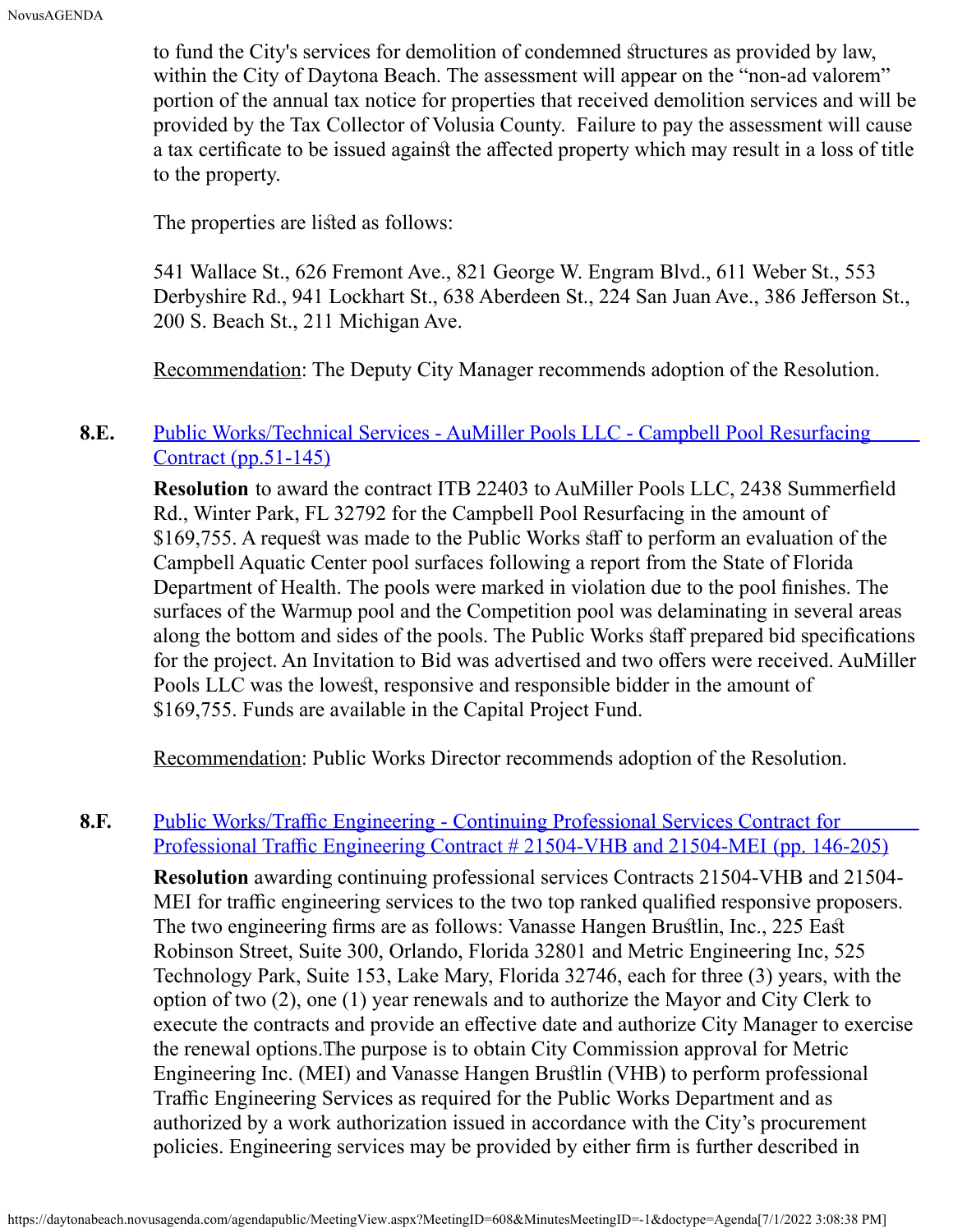Exhibit A, Scope of Services. On August 17, 2021, a Request for Proposal, (RFP) 21054, was issued in accordance with Section 287.055, Fla. Stat., Consultants' Competitive Negotiations Act (CCNA) for engineering frms to submit their qualifcations for continuing Professional Traffic Engineering Services. The selection committee convened on October 29,2021 to review the proposals received in accordance with the evaluation criteria published in the RFP. The committee recommended award of two project specifc continuing contracts. Upon City Manager acceptance, Public Works successfully negotiated contract terms and fee schedules with the two top ranked frms. Fee schedules are provided as Exhibit B.

Funding will be available per work authorization specifc and will be identifed at the time of the WA fee negotiation with the consultant in accordance with the contract.

Recommendation**:** Public Works Director recommends adoption of the Resolution.

### **8.G.** [Redevelopment/Community Development - Authorization to Submit the City's 2022-2023](https://daytonabeach.novusagenda.com/agendapublic/CoverSheet.aspx?ItemID=12882&MeetingID=608) [Annual Action Plan to the U.S. Department of Housing and Urban Development \(HUD\)](https://daytonabeach.novusagenda.com/agendapublic/CoverSheet.aspx?ItemID=12882&MeetingID=608) [for Grant Funding.\(pp.206-240\)](https://daytonabeach.novusagenda.com/agendapublic/CoverSheet.aspx?ItemID=12882&MeetingID=608)

**Resolution** approving the submittal of the City's 2022-2023 Annual Action Plan to the U.S. Department of Housing and Urban Development (HUD) to apply for Community Development Block Grant (CDBG) and Home Investment Partnership Grant (HOME) program funding. The City of Daytona Beach is an Entitlement Agency of HUD grant funds and is required to submit an Annual Action Plan to complete the funding process. The grant funds will support the production and preservation of affordable housing and promote suitable living environments in the city. The use of these grant funds will principally beneft low-income households and/or low-income areas in the City of Daytona Beach. The Annual Action Plan describes City programs, activities, funding, and expected outcomes over a twelve (12) month period for HUD to evaluate prior to awarding the grants. A summary of the Annual Action Plan was advertised in the Daytona Beach News-Journal and the public meeting schedule. A draft of the Annual Action Plan was made available for the public to review and comment on for thirty (30) days commencing June 1, 2022. No citizen comments were received.

The 2022-2023 Annual Action Plan is governed by the City's master 2021-2025 Consolidated Plan that was adopted by Resolution #2022-89 and approved by HUD. The programs and activities contained in the 2022-2023 Annual Action Plan are consisent with the programs and activities described in the approved City's master 2021-2025 Consolidated Plan.

Recommendation**:** Redevelopment Director recommends adoption of the Resolution.

**8.H.** [Redevelopment/Community Development Department - Authorization to Amend the](https://daytonabeach.novusagenda.com/agendapublic/CoverSheet.aspx?ItemID=12881&MeetingID=608) [City's 2021-2025 Consolidated Plan and 2021-2022 Annual Action Plan](https://daytonabeach.novusagenda.com/agendapublic/CoverSheet.aspx?ItemID=12881&MeetingID=608) [\(pp.241-252\)](https://daytonabeach.novusagenda.com/agendapublic/CoverSheet.aspx?ItemID=12881&MeetingID=608)

**Resolution** authorizing a second amendment to the City's Master 2021-2025 Consolidated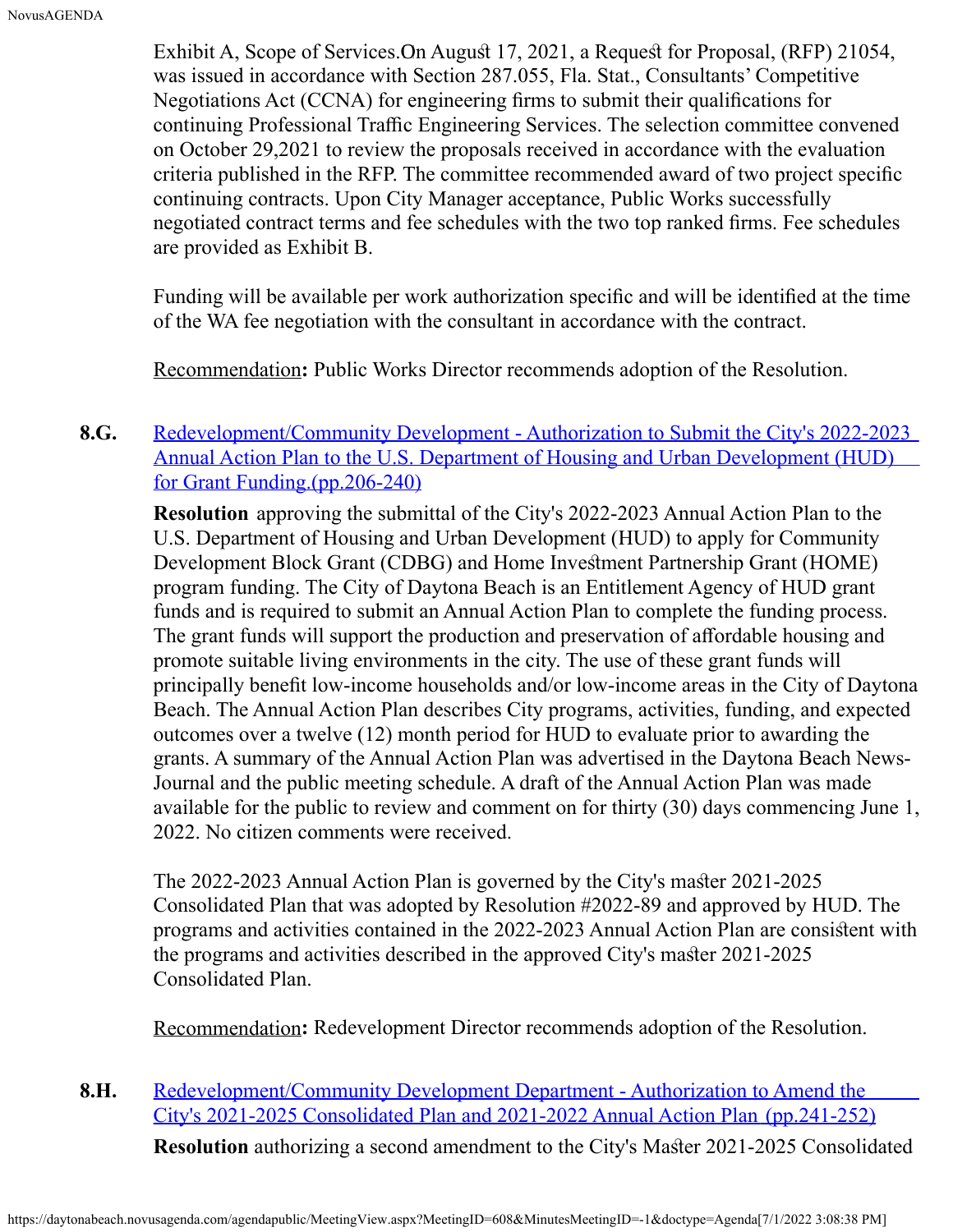Plan and 2021-2022 Annual Action Plan and submission to the U.S. Department of Housing and Urban Development (HUD) to accept the Coronavirus Aid, Relief, and Economic Security Act (CARES Act) funds awarded to the City in the amount of \$187,284. The City Commission initially approved both Plans by Resolution #2021-164. Thereafter, both Plans were amended and approved by Resolution #2022-89 accepting new Home Investment Partnership Grant (HOME) funds awarded (\$1,405,829) under the American Rescue Plan Act of 2021 (ARPA) and allowed City participation in HUD's Section 108 Loan Guarantee Program.

The City of Daytona Beach is an entitlement jurisdiction per determination by HUD and thereby authorized to receive these Community Development Block Grant (CDBG) funds being reallocated under the Coronavirus Aid, Relief, and Economic Security Act (CARES Act), Public Law 116-136, enacted March 27, 2020, to respond to the effects of the historic public health crisis. HUD requires jurisdictions to amend their Plans to gain access to the new funds being made available to jurisdictions. The planned use of these funds will be to assist low to moderate-income individuals or households who are at risk of homelessness by providing housing rental assistance to address and increase housing stability in the city. This amendment (Exhibit "A" attached) will allow for City acceptance and usage of CARES Act funds awarded from HUD, leaving intact all previously approved authorizations in Resolutions adopting the City's governing master 2021-2025 Consolidated Plan.

Recommendation**:** Redevelopment Director recommends adoption of the Resolution.

#### **8.I.** [Risk Management - Wright National Insurance Company - Flood Insurance](https://daytonabeach.novusagenda.com/agendapublic/CoverSheet.aspx?ItemID=12856&MeetingID=608) [Renewals](https://daytonabeach.novusagenda.com/agendapublic/CoverSheet.aspx?ItemID=12856&MeetingID=608) [\(pp.253-262\)](https://daytonabeach.novusagenda.com/agendapublic/CoverSheet.aspx?ItemID=12856&MeetingID=608)

**Resolution** accepting renewal proposals submitted by Wright National Flood Insurance Company, P.O. Box 33003, St. Petersburg, FL 33733 for an annual premium in the amount of \$21,937 for flood insurance coverage for various City-owned properties in flood zones for the period of July 25, 2022 to July 25, 2023. This is a decrease of last year's premium by \$27,000 due to a new NFIP rating program. Also, authorizing payment for any additional food premium, not to exceed \$20,000, for any additional properties who's flood insurance policies renew in August and November and any new properties determined to be in flood zones and for adjustments in property values that may cause a need for an increase of coverage during the policy period of July 25, 2022 to July 25, 2023. Funds are available in the Consolidated Insurance Fund.

Recommendation: Risk Manager recommends adoption of the Resolution.

#### **8.J.** [Utilities Department - Mead & Hunt, Inc. - Professional Engineering Consultant Contract](https://daytonabeach.novusagenda.com/agendapublic/CoverSheet.aspx?ItemID=12869&MeetingID=608) [#22304 Approval for Lift Station 5](https://daytonabeach.novusagenda.com/agendapublic/CoverSheet.aspx?ItemID=12869&MeetingID=608) [\(pp. 263-352\)](https://daytonabeach.novusagenda.com/agendapublic/CoverSheet.aspx?ItemID=12869&MeetingID=608)

**Resolution** approving Professional Engineering Consultant Contract No. 22304 with Mead & Hunt, Inc., 4401 Eastport Parkway, Port Orange, FL 32127 for design of the Lift Station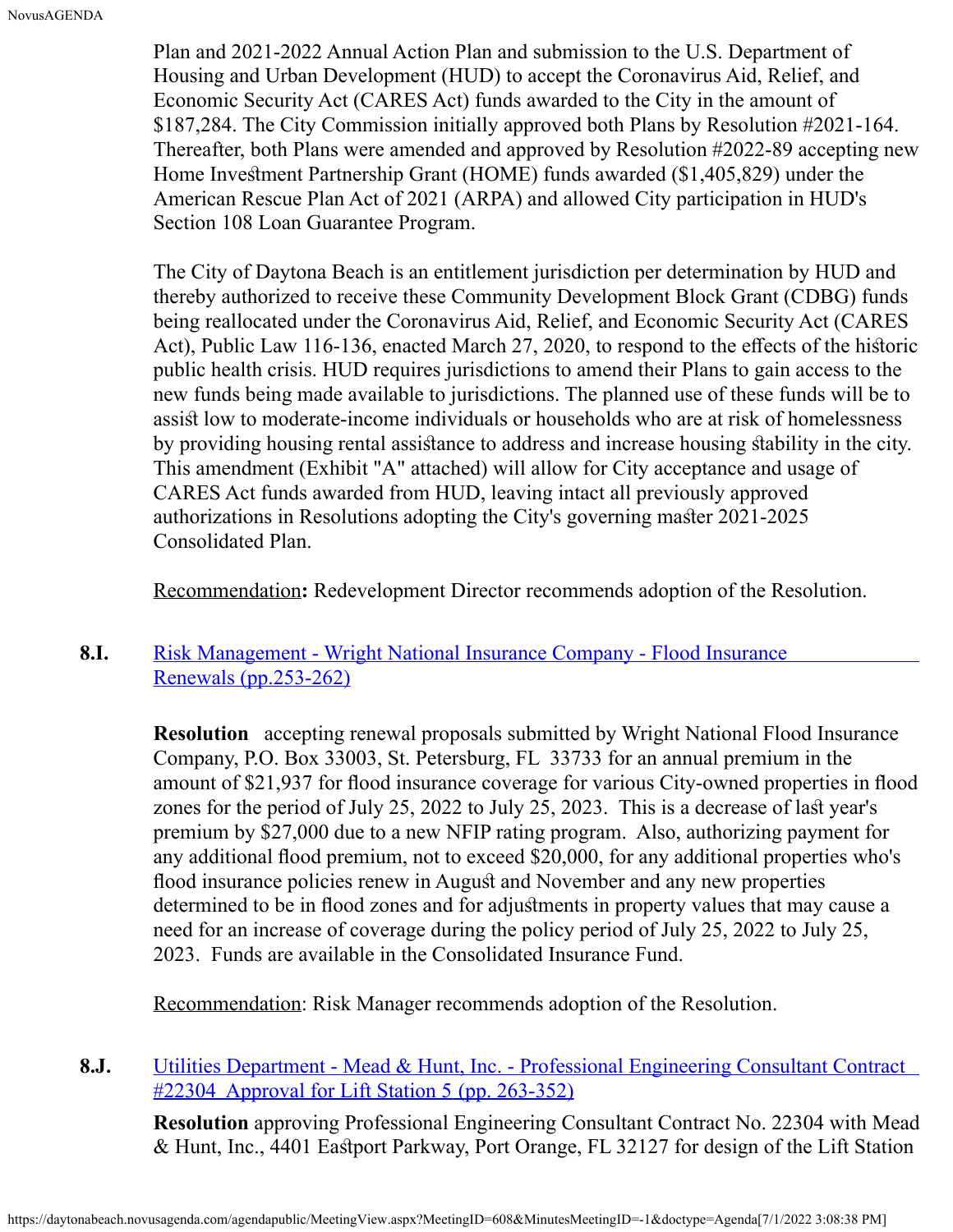5 Improvement Project in an amount not to exceed \$409,806.44. Lift Station 5, located at 647 Shady Place, is a City-owned, wet pit/dry pit configuration, triplex master lift station constructed in the 1950's. Lift Station 5 is one of the largest lift stations within the City with influent was tewater flows of approximately 2 million gallons per day on an average annual daily basis. Lift Station 5 re-pumps was tewater from 12 public lift stations in the southeastern portion of the City as well as was tewater from the City of South Daytona. Under normal operation, Lift Station 5 sends was tewater to the West side Regional Water Reclamation Facility (WRF). Construction resulting from this request is one project out of several that is needed to routinely direct Lift Station 5's service area to the Bethune Point WRF. This diversion will increase was tewater treatment capacity on the west side of the City needed for growth. Funds are available in the Sewer Impact Fee Fund.

Recommendation: Utilities Director recommends adoption of the Resolution.

#### 8.K. [Utilities Department - Utility Easement Vacation - 1500 Beville Road, Daytona Beach, FL](https://daytonabeach.novusagenda.com/agendapublic/CoverSheet.aspx?ItemID=12878&MeetingID=608) [32114](https://daytonabeach.novusagenda.com/agendapublic/CoverSheet.aspx?ItemID=12878&MeetingID=608) [\(pp.353-360\)](https://daytonabeach.novusagenda.com/agendapublic/CoverSheet.aspx?ItemID=12878&MeetingID=608)

**Resolution** approving the vacation of a utility easement over the rear portion of property located at 1500 Beville Road. The existing utility easement encumbers the rear portion of the Publix Supermarket which is located within the Shoppes of Beville property. The utility easement, granted to the beneft of the City, has not been utilized for the intended purpose. Utility staff has performed investigations of the area and has determined the utility easement is not needed by the City. There is no City funding associated with this request.

Recommendation: Utilities Director recommends adoption of the Resolution.

#### 8.L. [Utilities Department - Florida Department of Environmental](https://daytonabeach.novusagenda.com/agendapublic/CoverSheet.aspx?ItemID=12887&MeetingID=608) Protection (FDEP) - Consent [Order \(OGC File No. 22-1813\)](https://daytonabeach.novusagenda.com/agendapublic/CoverSheet.aspx?ItemID=12887&MeetingID=608) [\(pp.361-370\)](https://daytonabeach.novusagenda.com/agendapublic/CoverSheet.aspx?ItemID=12887&MeetingID=608)

**Resolution** authorizing the City to enter into a Consent Order with the Florida Department of Environmental Protection (FDEP) (OGC File No. 22-1813) which imposes civil penalties in the amount of \$6,005.77 and administrative costs in the amount of \$250 related to a sanitary sewer spill on April 9, 2022. The City maintains domestic was tewater permit number FL0111392 through FDEP for the operation of the West side Regional Water Reclamation Facility. On April 9, 2022, a mechanical failure of the bar screens at the headworks of the West side Regional Water Reclamation Facility resulted in a spill of approximately 44,100 gallons of untreated wastewater. All of the material was retained on site and all but approximately 1,800 gallons was recovered. All of the requisite repairs have been completed. OGC File No. 22-1813 is a short form consent order and will be closed upon payment of the sipulated penalty. This consent order does not bind the City to any additional actions. Funds are available in the Water and Sewer Operating Fund.

Recommendation: Utilities Director recommends adoption of the Resolution.

#### **8.M.** [Finance Department - Allocation of Bike Week Sponsorship Funds](https://daytonabeach.novusagenda.com/agendapublic/CoverSheet.aspx?ItemID=12870&MeetingID=608) [\(pp.371-374\)](https://daytonabeach.novusagenda.com/agendapublic/CoverSheet.aspx?ItemID=12870&MeetingID=608)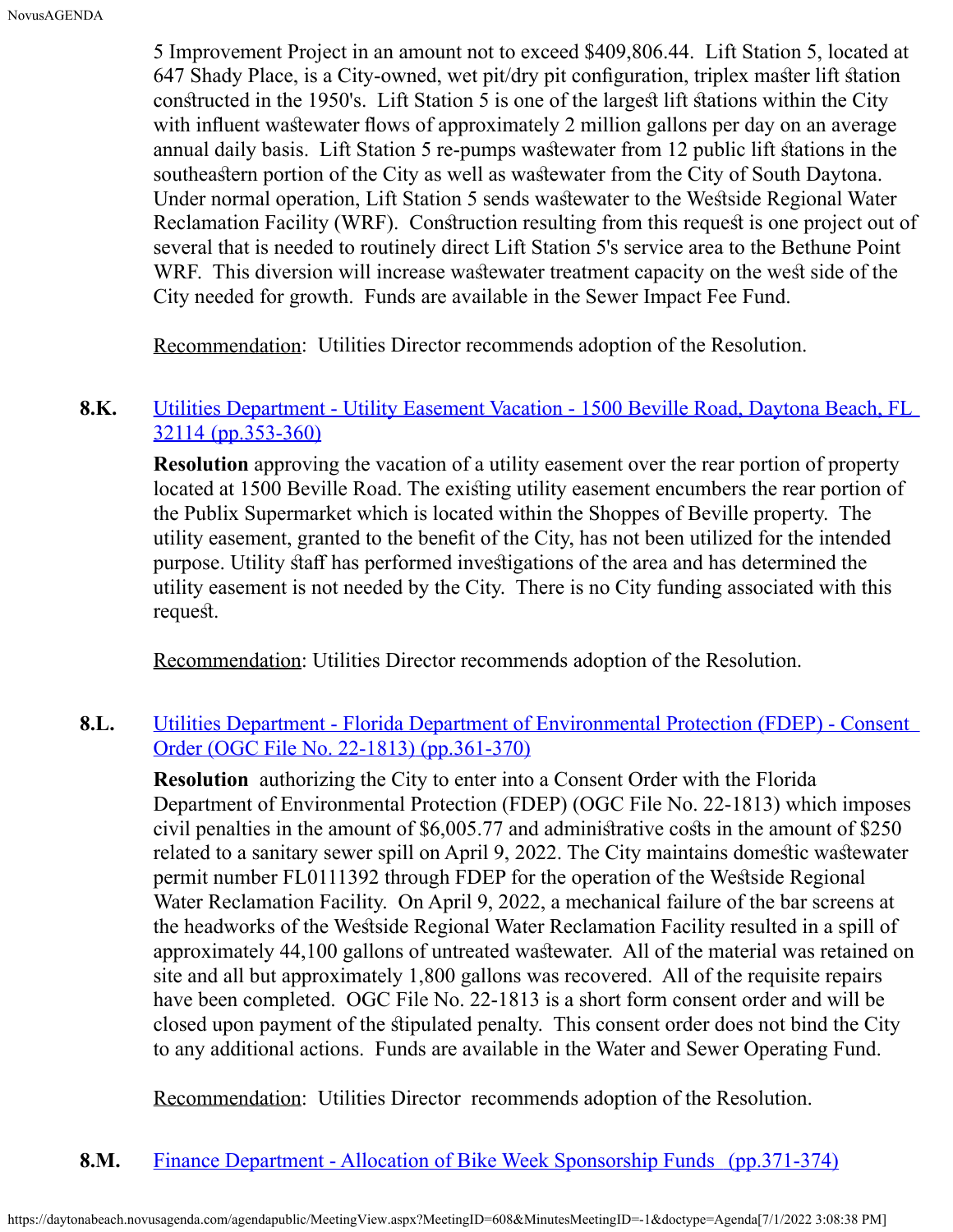**Resolution** authorizing the following:

- **\$500** for funding for College Tours for the Bethune-Cookman University Black Male College Explores Program from the Bike Week Sponsorship Funds of Mayor Derrick L. Henry.
- **\$250** for funding for College Tours for the Bethune-Cookman University Black Male College Explores Program; and **\$500** to Bethune-Cookman University for their Day of Giving from the Bike Week Sponsorship Funds of Commissioner Strickland.
- **\$500** to Leisure Services Department for three Community Update Meetings from the Bike Week Sponsorship Funds of Commissioner May.

Recommendation: Chief Financial Officer recommends adoption of the Resolution.

#### **9. SPECIAL ADMINISTERIAL ITEM**

**9.A.** [Action on Motion to Reconsider the outcome of the Motion to reject the Pre-Suit](https://daytonabeach.novusagenda.com/agendapublic/CoverSheet.aspx?ItemID=12910&MeetingID=608) [Settlement Agreement regarding the Bridgeport Heights River Approach](https://daytonabeach.novusagenda.com/agendapublic/CoverSheet.aspx?ItemID=12910&MeetingID=608)

At the Special City Commission Meeting on June 29, 2022, the City Commission approved by 5-2 vote, a Motion to reject the proposed Pre-Suit Settlement Agreement regarding the Bridgeport Heights River Approach. A City Commissioner voting on the prevailing side has requested an opportunity to be heard on a Motion to Reconsider the outcome of the Motion to reject the Pre-Suit Settlement Agreement. If the Motion to Reconsider is seconded and approved by the City Commission, the Commission may then vote on the underlying motion or on an amended motion.

#### **10. PUBLIC HEARINGS.**

**10.A.** Development and Administrative Services, Planning Division - 1500 Tomoka Farms Road [– Small-Scale Comprehensive Plan Map Amendment \(SSCPA\) – DEV2021-142](https://daytonabeach.novusagenda.com/agendapublic/CoverSheet.aspx?ItemID=12871&MeetingID=608) [\(pp.376-](https://daytonabeach.novusagenda.com/agendapublic/CoverSheet.aspx?ItemID=12871&MeetingID=608) [436\)](https://daytonabeach.novusagenda.com/agendapublic/CoverSheet.aspx?ItemID=12871&MeetingID=608)

**Ordinance on second reading - PUBLIC HEARING** approving a Small-Scale Comprehensive Plan Amendment (SSCPA) changing the Future Land Use Map designation for 46.8± acres of land from Level 1 Residential and Potentially Environmentally Sensitive (PES) to Level 2 Residential and Potentially Environmentally Sensitive (PES), and amending Neighborhood U to cap the density to a maximum of 500 dwelling units. The property is located at 1500 Tomoka Farms Road, north of First Baptist Parkway and west of Tomoka Farms Road. Planning Board recommends approval of **this request 4-to-0.** Applicant: Steven R. Buswell, P.E., R.L.A., Parker Mynchenberg and Associates, Inc. on behalf of Zachary E. Stoumbos, Manager at THP, LLC.

Action: Second reading and adoption of Ordinance.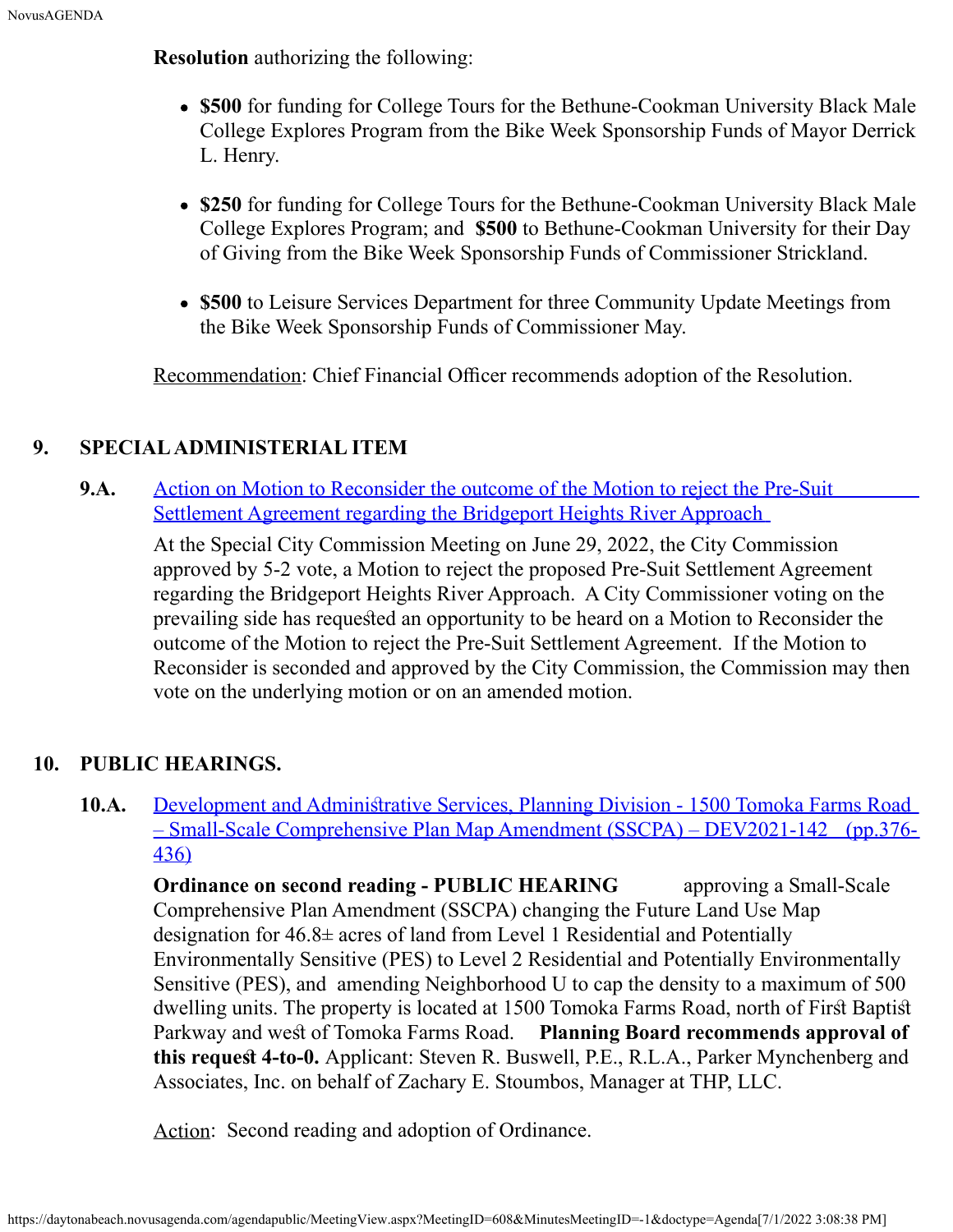**10.B.** Development and Administrative Services, Planning Division - 2nd Amendment to 1500 [Tomoka Farms Road PD – Planned Development–General \(PD-G\) Rezoning – DEV2021-](https://daytonabeach.novusagenda.com/agendapublic/CoverSheet.aspx?ItemID=12872&MeetingID=608) [143](https://daytonabeach.novusagenda.com/agendapublic/CoverSheet.aspx?ItemID=12872&MeetingID=608) [\(pp.437-479\)](https://daytonabeach.novusagenda.com/agendapublic/CoverSheet.aspx?ItemID=12872&MeetingID=608)

**Ordinance on second reading - PUBLIC HEARING** to approve the Second Amendment to the 1500 Tomoka Farms Road PD (f/k/a Tomoka Independent Living PD) to increase the maximum permitted density and modify the approved lot development criteria for a multifamily complex. This request also includes a modified completion schedule and renaming of the agreement. The subject property consists of  $\sim46.81\pm$  acres located at 1500 Tomoka Farms Rd., at the northwest corner of First Baptist Parkway and Tomoka Farms Road (CR-415). **The Planning Board recommended approval of this request 4-0**. Applicant: Robert A. Merrell III, Esquire, Cobb Cole, on behalf of THP LLC (property owner).

Action: Second reading and adoption of Ordinance.

**10.C.** Development and Administrative Services, Planning Division - INA Group - Planned [Development-General \(PD-G\) Rezoning \(DEV2021-110\)](https://daytonabeach.novusagenda.com/agendapublic/CoverSheet.aspx?ItemID=12874&MeetingID=608) [\(pp.480-545\)](https://daytonabeach.novusagenda.com/agendapublic/CoverSheet.aspx?ItemID=12874&MeetingID=608)

**Ordinance on second reading - PUBLIC HEARING** to rezone 225.2± acres of land from Single-Family Residential 5 (SFR-5) to Planned Development-General (PD-G) to allow for a 352-unit single family residential subdivision. The property is generally located east of and adjacent to the City's Municipal Stadium and south of and adjacent to the City's Water and Wasewater Treatment Plant. **Planning Board recommends approval 7-to-0.** Applicant: Mark Watts, Esq., Cobb Cole, on behalf of INA Group LLC (property owner)

Action: Second reading and adoption of Ordinance.

**10.D.** [Human Resources Department - Police and Fire Pension Plan - Amendment](https://daytonabeach.novusagenda.com/agendapublic/CoverSheet.aspx?ItemID=12875&MeetingID=608) [- \(pp.546-551\)](https://daytonabeach.novusagenda.com/agendapublic/CoverSheet.aspx?ItemID=12875&MeetingID=608)

**Ordinance on second reading - PUBLIC HEARING** to amend the City of Daytona Beach Police Officers' and Firefighters' Retirement System, Subpart D of the City Charter; Amending Section 3, Board of Trustees; providing staggered terms for trustees, Amending Section 6, Beneft Amounts and Eligibility; providing for normal retirement eligibility for twenty years of service regardless of age, Amending Section 8, Disability; deleting allowance of temporary relief; providing for severability of provisions; providing for codifcation; repealing all ordinances in confict herewith and providing an efective date.

Action: Second reading and adoption of Ordinance.

**10.E.** [Human Resources Department - Outside Detail Rate Increase - Amendment](https://daytonabeach.novusagenda.com/agendapublic/CoverSheet.aspx?ItemID=12876&MeetingID=608) [\(pp.552-555\)](https://daytonabeach.novusagenda.com/agendapublic/CoverSheet.aspx?ItemID=12876&MeetingID=608) **Ordinance on second reading - PUBLIC HEARING** amending Ordinance 03-226 as amended by Ordinance 10-51, Ordinance 16-73, and Ordinance 19-317. To establish increased hourly rates to be charged for police officers who provide service to bars,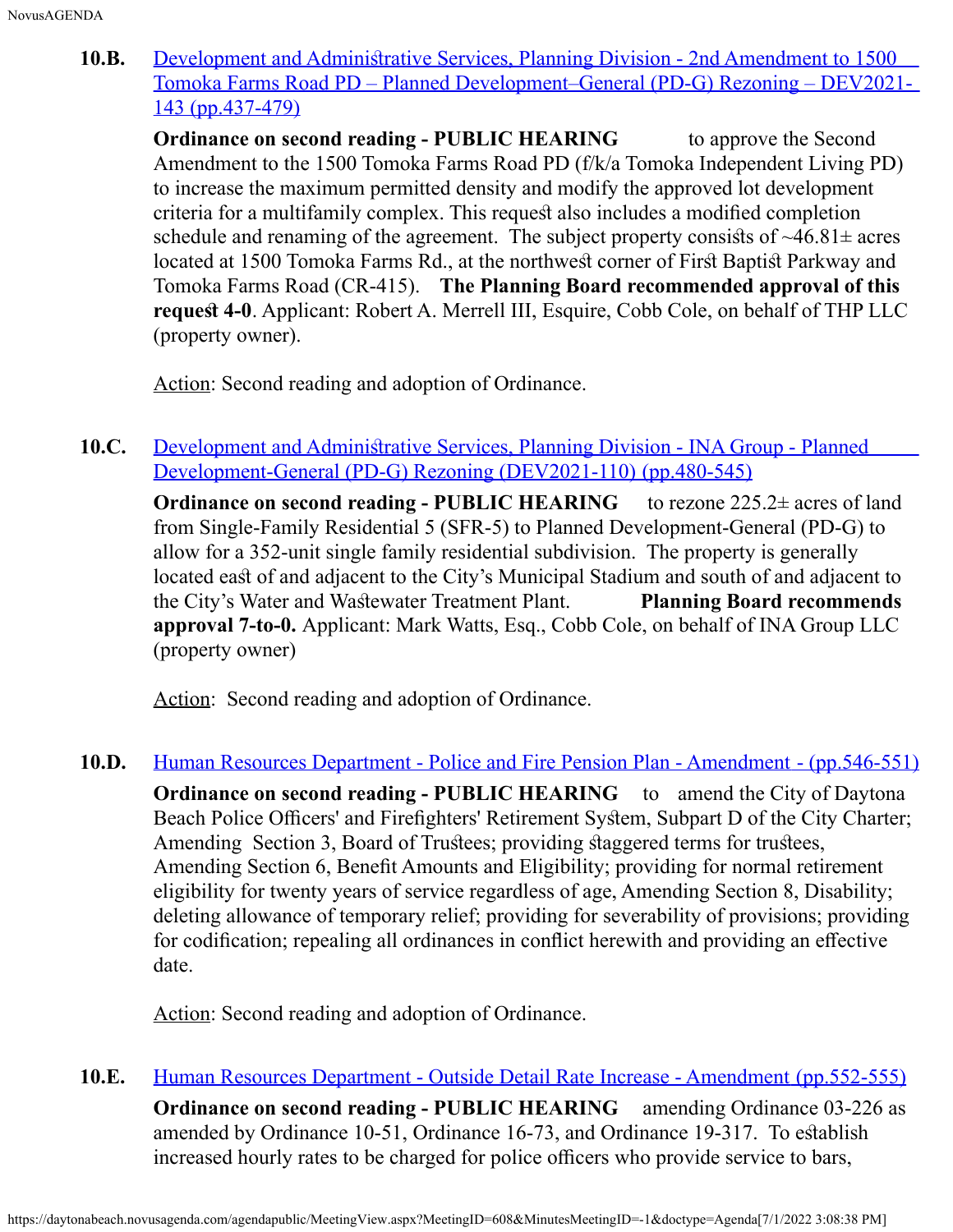lounges and nightclubs located within the core beachside tourist area, with the increased rates being based on the dates of service; repealing all ordinances or parts of ordinances in confict.

Action: Second reading and adoption of Ordinance.

#### **10.F.** [Public Works Technical Services-Preliminary and Final Plat for Tymber Creek](https://daytonabeach.novusagenda.com/agendapublic/CoverSheet.aspx?ItemID=12879&MeetingID=608) [Village.](https://daytonabeach.novusagenda.com/agendapublic/CoverSheet.aspx?ItemID=12879&MeetingID=608) [\(pp.556-564\)](https://daytonabeach.novusagenda.com/agendapublic/CoverSheet.aspx?ItemID=12879&MeetingID=608)

**Resolution PUBLIC HEARING** approving the Final Plat and authorizing the City Manager to execute the Plat. The plat creates a project encompassing 61.4+/- acres, containing one multifamily lot and 11 commercial lots to be located on the south side of LPGA Blvd. west of Champions Dr. The project has been reviewed by staff and found to be consisent with Section 3.4.k.3 of the Land Development Code. The preliminary plat has been reviewed and approved by the Planning Board at their April 28  $\,$ <sup>th</sup>, 2022 meeting, and has been approved by the Commission at their May 4, 2022. The Final Plat is consistent with the Preliminary Plat.

Recommendation: The Public Works Director recommends adoption of the Resolution.

## **11. ADMINISTRATIVE ITEMS.**

**11.A.** Ord.- City Manager's Office-Addition to the Code of Ordinances for the Establishment of a [Public Arts Program](https://daytonabeach.novusagenda.com/agendapublic/CoverSheet.aspx?ItemID=12868&MeetingID=608) (pp.565-573)

**Introduction of Ordinance on FIRST READING** establishing Chapter 4 - Public Arts Program to the City of Daytona Beach Code of Ordinances. The ordinance establishes a Public Arts Program, Public Arts Advisory Board, Public Arts Collection, Public Arts Fund, and procedure for the commissioning of art; providing for purchasing procedures. Formally establishing and curating a public art collection allowing for the sharing and preservation of displays of art refective of the City of Daytona Beach and our community. Repealing all ordinances or parts of ordinances in confict herewith and providing an effective date.

Action: No action required.

Note: Public Hearing and fnal action, July 20, 2022.

11.B. Development and Administrative Services, Planning Division - Project Oasis – Planned [Development–General \(PD-G\) Rezoning – DEV2021-170](https://daytonabeach.novusagenda.com/agendapublic/CoverSheet.aspx?ItemID=12896&MeetingID=608) [\(pp.574-672\)](https://daytonabeach.novusagenda.com/agendapublic/CoverSheet.aspx?ItemID=12896&MeetingID=608)

**Introduction of Ordinance on FIRST READING** to rezone 184.6± acres of land from Planned Development-General (PD-G) and General Industrial (M-3) to Planned Development-General (PD-G) to allow for a mixed use development, including residential, commercial, and light industrial uses. The property is bounded by LPGA Boulevard to the north, North Williamson Boulevard to the west, North Clyde Morris Boulevard to the east, and Mason Avenue to the south. **The Planning Board recommended approval of the**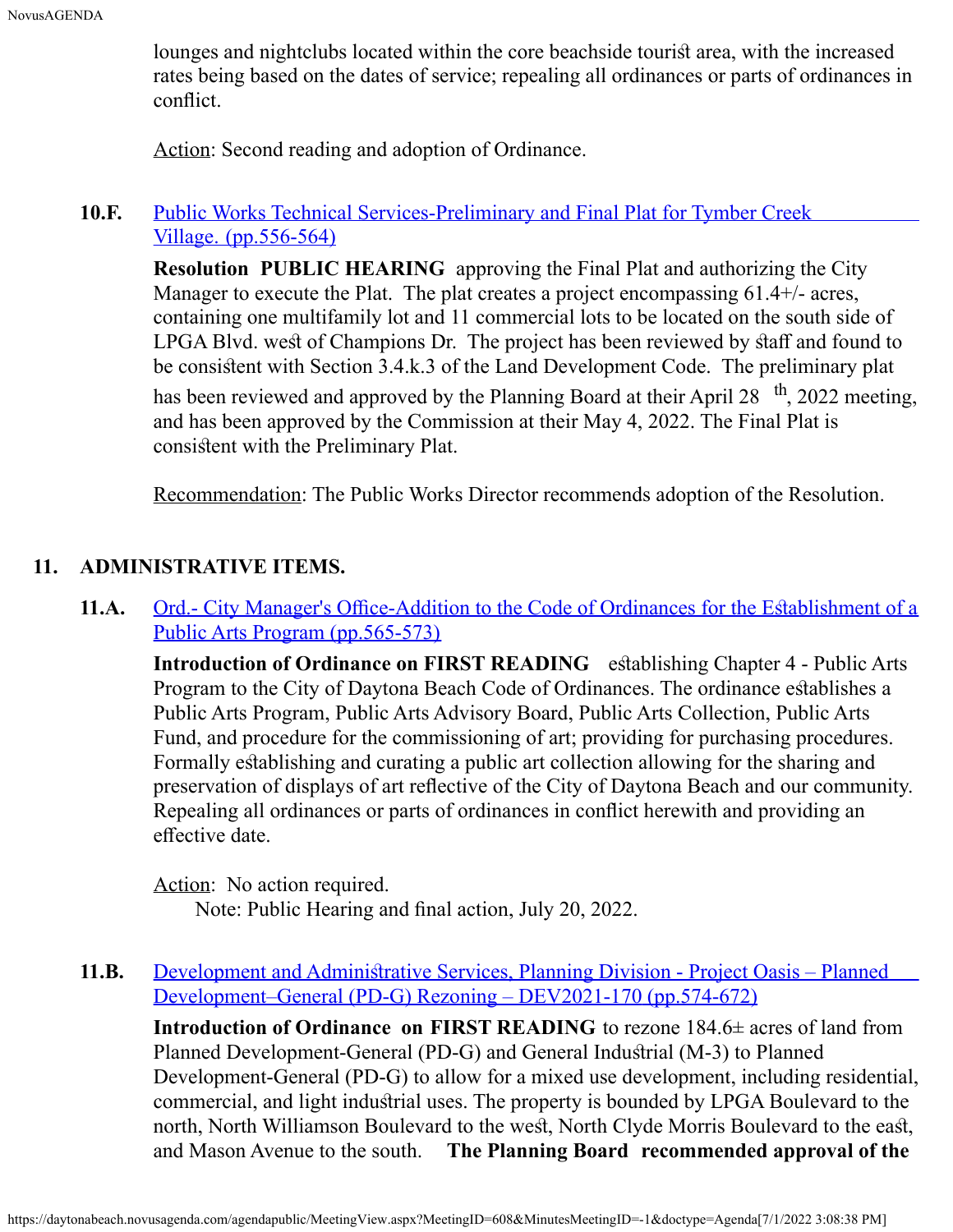**request 4-2.** Applicant: Mark A. Watts, Esq., Cobb Cole, on behalf of Halifax Hospital Medical Center.

Action: No action required.

Note: Public Hearing and fnal action, July 20, 2022.

#### **11.C.** Development and Administrative Services, Planning Division - 1st Amendment to Williamson Crossing Amended and Restated PD – Planned Development–General (PD-G) [Rezoning – DEV2022-025](https://daytonabeach.novusagenda.com/agendapublic/CoverSheet.aspx?ItemID=12894&MeetingID=608) [\(pp.673-690\)](https://daytonabeach.novusagenda.com/agendapublic/CoverSheet.aspx?ItemID=12894&MeetingID=608)

**Introduction of Ordinance on FIRST READING** to amend the Williamson Crossing Amended and Restated PD to allow for a "veterinary hospital or clinic" as a permitted use, subject to conditions. The property consists of  $21.7\pm$  acres located in the southeast quadrant of the Williamson Boulevard and LPGA Boulevard intersection. It is partially developed with a variety of commercial uses. **The Planning Board recommended approval of the request 6-0.** Applicant: Jessica L. Gow, Esq., Cobb Cole, on behalf of Shoppes at Williamson Crossing LLC.

Action: No action required.

Note: Public Hearing and fnal action, July 20, 2022.

#### **11.D.** Development and Administrative Services, Planning Division - 1st Amendment to the [Integrated LPGA PD – DEV2022-018](https://daytonabeach.novusagenda.com/agendapublic/CoverSheet.aspx?ItemID=12897&MeetingID=608) [\(pp.691-713\)](https://daytonabeach.novusagenda.com/agendapublic/CoverSheet.aspx?ItemID=12897&MeetingID=608)

**Introduction of Ordinance on FIRST READING** amending the Integrated LPGA PD to memorialize the traffic signal located at the intersection of West International Speedway Boulevard and Grande Champion Boulevard. The property consists of  $392\pm$  acres generally located on the east side of LPGA Boulevard, south and east of the City's Municipal Stadium, and north of West International Speedway Blvd. The first phase of the single family subdivision is currently under development. **The Planning Board recommended approval of the reques 6-0** . Applicant: Mark A. Watts, Esquire, Cobb Cole, on behalf of SW-30 Invesments, LLC and Lennar Homes, LLC.

Action: No action required. Note: Public Hearing and fnal action, July 20, 2022.

#### 11.E. Development and Administrative Services, Planning Division - Space Coast Credit Union [– Small-Scale Comprehensive Plan Amendment \(SSCPA\) – DEV2021-154](https://daytonabeach.novusagenda.com/agendapublic/CoverSheet.aspx?ItemID=12883&MeetingID=608) [\(pp.714-771\)](https://daytonabeach.novusagenda.com/agendapublic/CoverSheet.aspx?ItemID=12883&MeetingID=608)

**Introduction of Ordinance on FIRST READING** approving the Small-Scale Comprehensive Plan Amendment (SSCPA) for  $4.1\pm$  acres of land, changing the Future Land Use (FLU) Map designation from Office Transition (OT) to Commercial Amusement (COMM-A), amending Neighborhood "P" Issue (j) to limit non-residential uses to 242,000 square feet. The property is generally located at the northwest intersection of Bill France Boulevard and Checkered Flag Boulevard. **The Planning Board recommended approval of the plan 4-0**. Applicant: Mark A. Watts, Esq., Cobb Cole, on behalf of Daytona Beach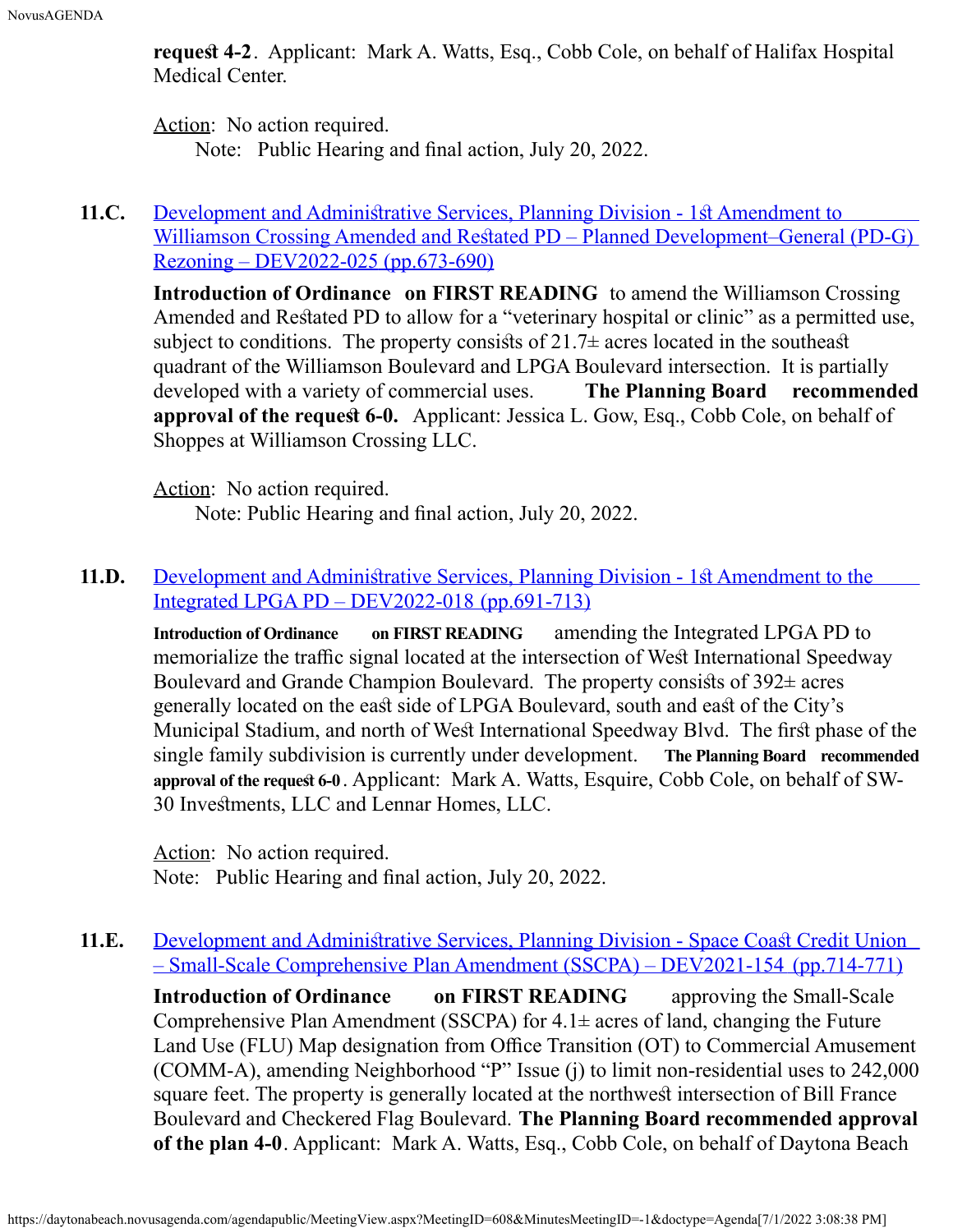Property Holdings Retail LLC.

Action: No action required. Note: Public Hearing and fnal action, July 20, 2022.

#### **11.F.** Development and Administrative Services, Planning Division - 2nd Amendment to 1st Amended and Restated Daytona Mixed Use PD DEV2021-155 [\(pp.772-841\)](https://daytonabeach.novusagenda.com/agendapublic/CoverSheet.aspx?ItemID=12893&MeetingID=608)

**Introduction of Ordinance on FIRST READING** to rezone 4.1± acres of land from  $O$ ffice/Professional (OP) to Planned Development-General (PD-G), incorporating the property into the First Amended and Restated Daytona Mixed Use PD, allowing additional commercial uses, and revising development criteria. The property is located at 200 Bill France Blvd., at the northwest corner of Bill France Blvd. and Checkered Flag Blvd. Planning Board recommended approval of the request 6-0. Applicant: Mark A. Watts, Esq., Cobb Cole, on behalf of Daytona Beach Property Holdings Retail LLC.

Action: No action required. Note: Public Hearing and fnal action, July 20, 2022

**11.G.** Development and Administrative Services, Planning Division - 2nd Amendment to [Tomoka Town Center PD – Planned Development–General \(PD-G\) Rezoning –](https://daytonabeach.novusagenda.com/agendapublic/CoverSheet.aspx?ItemID=12885&MeetingID=608) [DEV2021-066](https://daytonabeach.novusagenda.com/agendapublic/CoverSheet.aspx?ItemID=12885&MeetingID=608) [\(pp.842-880\)](https://daytonabeach.novusagenda.com/agendapublic/CoverSheet.aspx?ItemID=12885&MeetingID=608)

**Introduction of Ordinance on FIRST READING** approving the Second Amendment to the Tomoka Town Center Planned Disrict (PD) Agreement to increase the maximum number of residential dwelling units and decrease the maximum nonresidential development permitted within specific areas of the property. The subject property consists of  $\sim$ 118 $\pm$  acres generally located east of I-95, west of Williamson Blvd., and south of LPGA Blvd. **The Planning Board recommended approval of the request 4-0** Applicant: Robert A. Merrell III, Esquire, Cobb Cole, on behalf of Jeff Preston, Tomoka Town Center Phase 1 LLC, and Tomoka Town Center 3 LLC.

Action: No action required.

Note: Public Hearing and fnal action, July 20, 2022.

11.H. Development and Administrative Services, Planning Division - Allow Codifier to Correct [Typos – Land Development Code \(LDC\) Text Amendment DEV2022-055](https://daytonabeach.novusagenda.com/agendapublic/CoverSheet.aspx?ItemID=12898&MeetingID=608) [\(pp.881-890\)](https://daytonabeach.novusagenda.com/agendapublic/CoverSheet.aspx?ItemID=12898&MeetingID=608) **Introduction of Ordinance on FIRST READING** amending Article 1, General Provisions, of the Land Development Code (LDC), to add Section 1.10, Supplementation of Code, to allow the codifer to make non-subsantive changes, including correcting manifest cross-referencing, grammatical, numbering, and spelling errors. **The Planning Board recommended approval of this request 6-0.** Applicant: Development and Administrative Services Department, Planning Division.

Action: No action required.